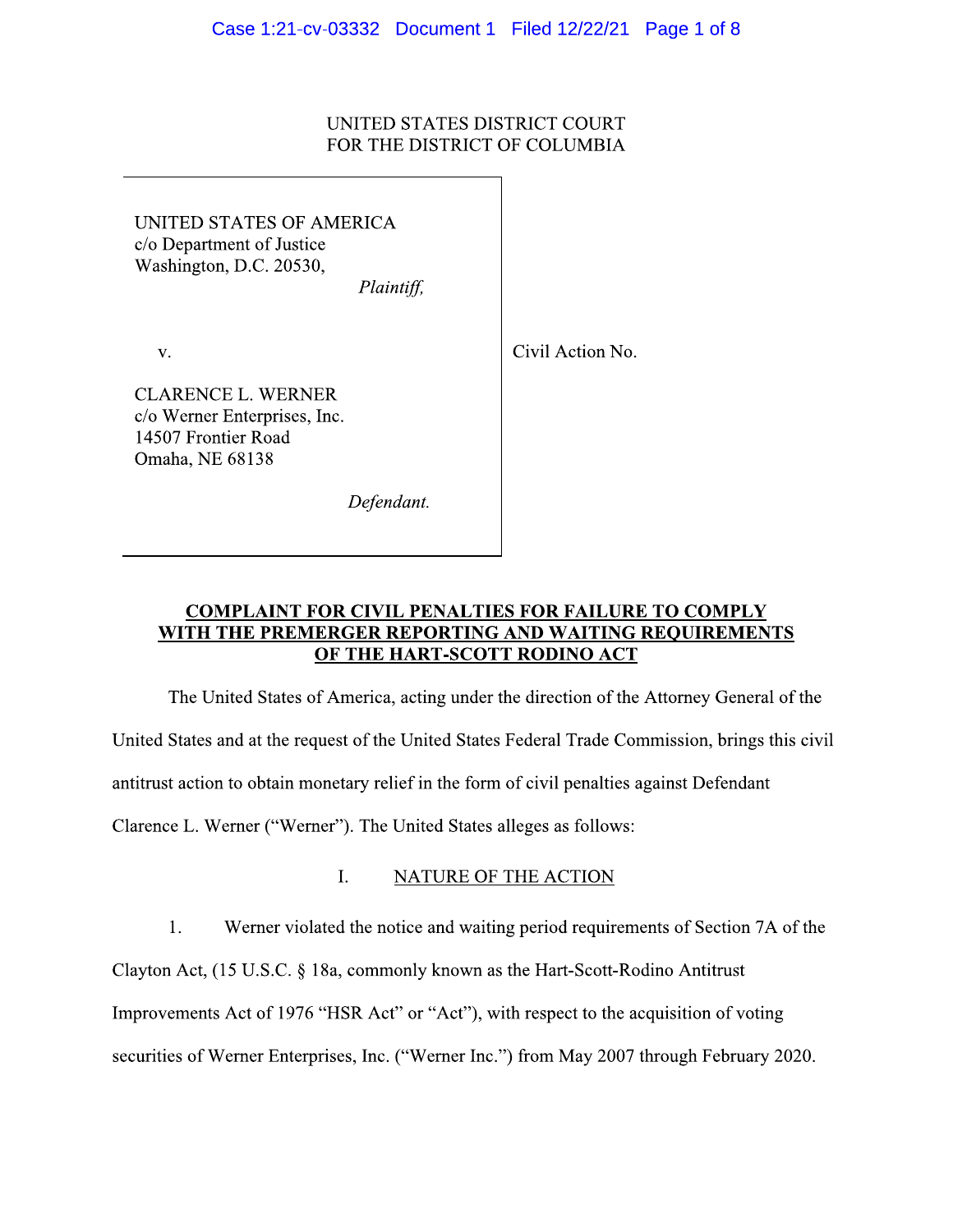#### II. **JURISDICTION AND VENUE**

 $2.$ This Court has jurisdiction over the subject matter of this action pursuant to Section 7A(g) of the Clayton Act, 15 U.S.C. § 18a(g), and 28 U.S.C. § § 1331, 1337(a), 1345, and 1355, and over Defendant by virtue of Defendant's consent, in the Stipulation relating hereto, to the maintenance of this action and entry of the Final Judgment in this District.

 $3.$ Venue is proper in this District by virtue of Defendant's consent, in the Stipulation relating hereto, to the maintenance of this action and entry of the Final Judgment in this District.

#### III. THE DEFENDANT

 $4.$ Defendant Werner is a natural person with his principal office and place of business at 14507 Frontier Road, Omaha, NE 68138. Werner is the founder of Werner Inc. and during the relevant period alternatively served as the Chairman, Chairman Emeritus, and Executive Chairman of its Board of Directors. Werner is engaged in commerce, or in activities affecting commerce, within the meaning of Section 1 of the Clayton Act, 15 U.S.C. § 12, and Section  $7A(a)(1)$  of the Clayton Act, 15 U.S.C. § 18a(a)(1). At all times relevant to this complaint, Werner had sales or assets that met the operative threshold.

### IV. **OTHER ENTITY**

5. Werner Inc. is a corporation organized under the laws of Nebraska with its principal place of business at 14507 Frontier Road, Omaha, NE 63138. Werner Inc. is engaged in commerce, or in activities affecting commerce, within the meaning of Section 1 of the Clayton Act, 15 U.S.C. § 12, and Section  $7A(a)(1)$  of the Clayton Act, 15 U.S.C. § 18 $a(a)(1)$ . At all times relevant to this complaint, Werner Inc. had sales or assets that met the operative threshold.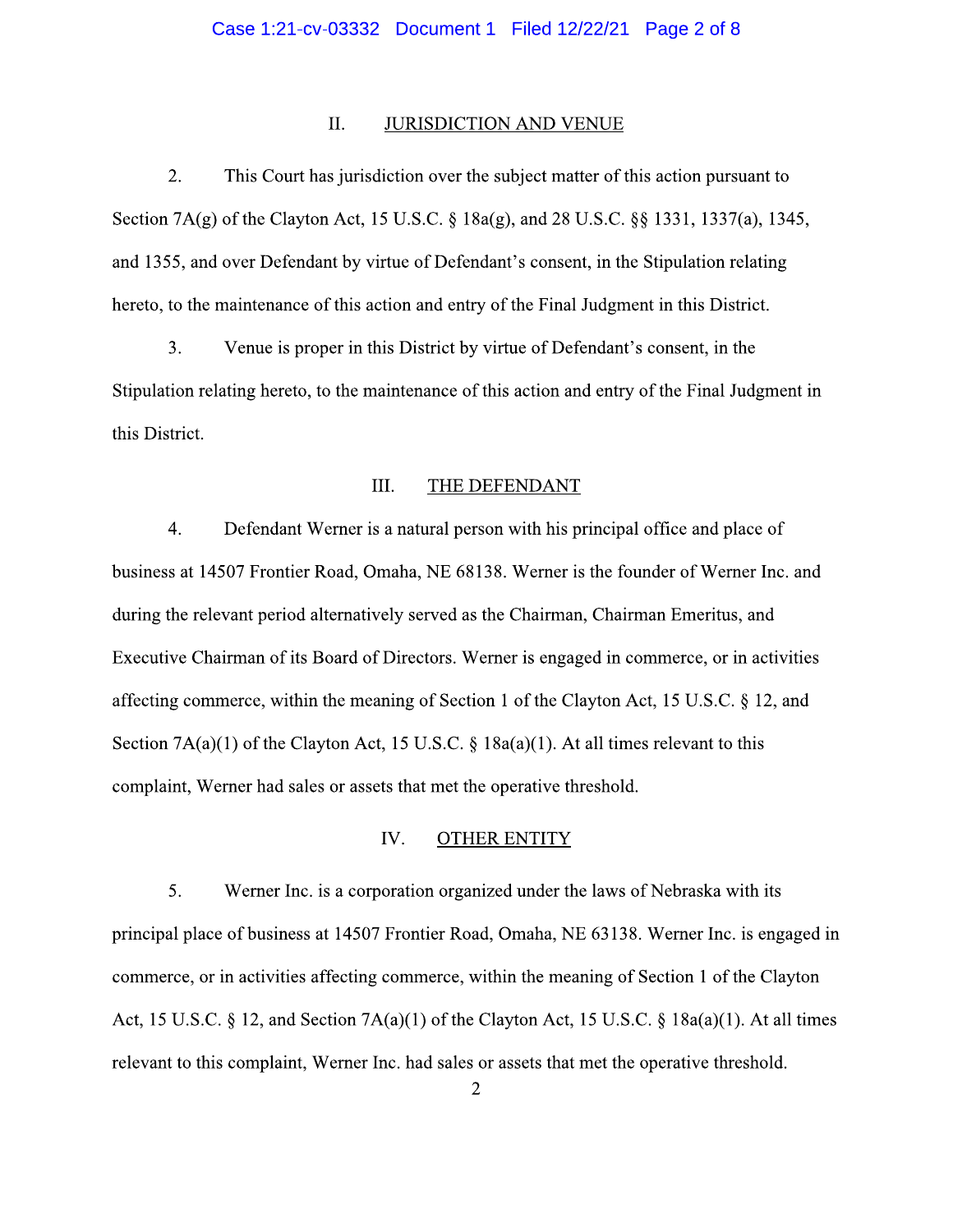### V. THE HART-SCOTT-RODINO ACT AND RULES

6. The HSR Act requires certain acquiring persons and certain persons whose voting securities or assets are acquired to file notifications with the Department of Justice and the Federal Trade Commission (collectively, the "federal antitrust agencies") and to observe a waiting period before consummating certain acquisitions of voting securities or assets. 15 U.S.C.  $\S$  18a(a) and (b). These notification and waiting period requirements apply to acquisitions that meet the HSR Act's size of transaction and size of person thresholds, which have been adjusted annually since 2004. The size of transaction threshold is met for transactions valued over \$50 million, as adjusted (\$94 million in 2020). In addition, there is a separate filing requirement for transactions in which the acquirer will hold voting securities in excess of \$100 million, as adjusted (\$188 million in 2020), and for transactions in which the acquirer will hold voting securities in excess of \$500 million, as adjusted (\$940.1 million in 2020). With respect to the size of person thresholds, the HSR Act requires one person involved in the transaction to have sales or assets in excess of \$10 million, as adjusted (\$18.8 million in 2020), and the other person to have sales or assets in excess of \$100 million, as adjusted (\$188 million in 2020).

 $7.$ The HSR Act's notification and waiting period requirements are intended to give the federal antitrust agencies prior notice of, and information about, proposed transactions. The waiting period is also intended to provide the federal antitrust agencies with the opportunity to investigate a proposed transaction and to determine whether to seek an injunction to prevent the consummation of a transaction that may violate the antitrust laws.

 $\overline{3}$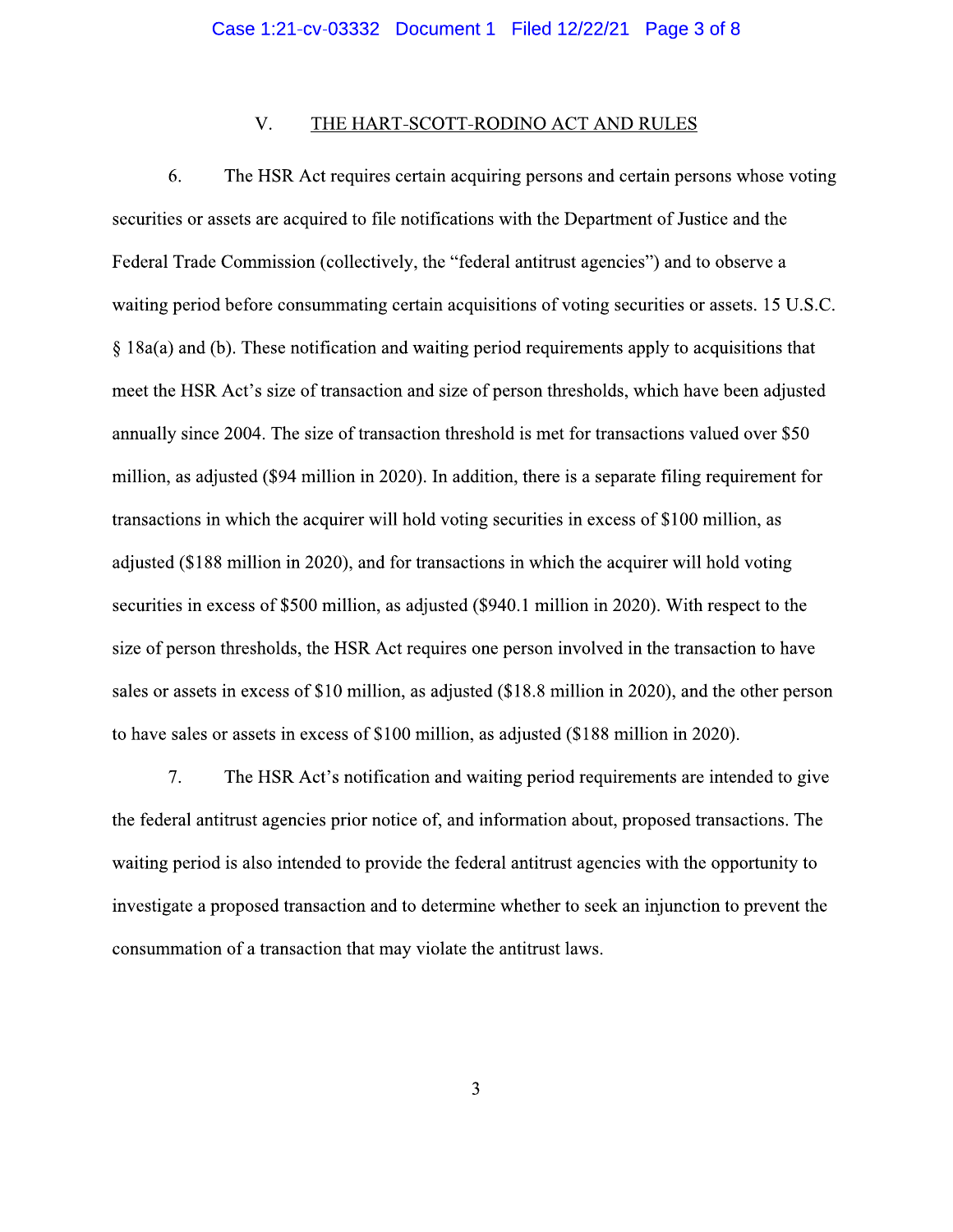### Case 1:21-cv-03332 Document 1 Filed 12/22/21 Page 4 of 8

8. Pursuant to Section (d)(2) of the HSR Act, 15 U.S.C.  $\S$  18a(d)(2), rules were promulgated to carry out the purposes of the HSR Act. 16 C.F.R. §§ 801-03 ("HSR Rules"). The HSR Rules, among other things, define terms contained in the HSR Act.

9. Pursuant to Section 801.13(a)(1) of the HSR Rules, 16 C.F.R.  $\S$  801.13(a)(1), "all voting securities of [an] issuer which will be held by the acquiring person after the consummation of an acquisition" – including any held before the acquisition – are deemed held "as a result of" the acquisition at issue.

Pursuant to Sections  $801.13(a)(2)$  and  $801.10(c)(1)$  of the HSR Rules, 16 C.F.R. § 10.  $801.13(a)(2)$  and §  $801.10(c)(1)$ , the value of voting securities already held is the market price, defined to be the lowest closing price within 45 days prior to the subsequent acquisition.

11. Section 802.21 of the HSR Rules, 16 C.F.R. § 802.21, provides that, once a person has filed under the HSR Act and the waiting period has expired, that person can acquire additional voting securities of the same issuer without filing a new notification for five years from the expiration of the waiting period, so long as the value of the person's holdings do not exceed a threshold higher than was indicated in the filing ("802.21 exemption").

12. Section  $7A(g)(1)$  of the Clayton Act, 15 U.S.C. § 18a(g)(1), provides that any person, or any officer, director, or partner thereof, who fails to comply with any provision of the HSR Act is liable to the United States for a civil penalty for each day during which such person is in violation. Pursuant to the Federal Civil Penalties Inflation Adjustment Act Improvements Act of 2015, Pub. L. 114-74, § 701 (further amending the Federal Civil Penalties Inflation Adjustment Act of 1990), the dollar amounts of civil penalties listed in Federal Trade Commission Rule 1.98, 16 C.F.R. § 1.98, are adjusted annually for inflation; the maximum

 $\overline{4}$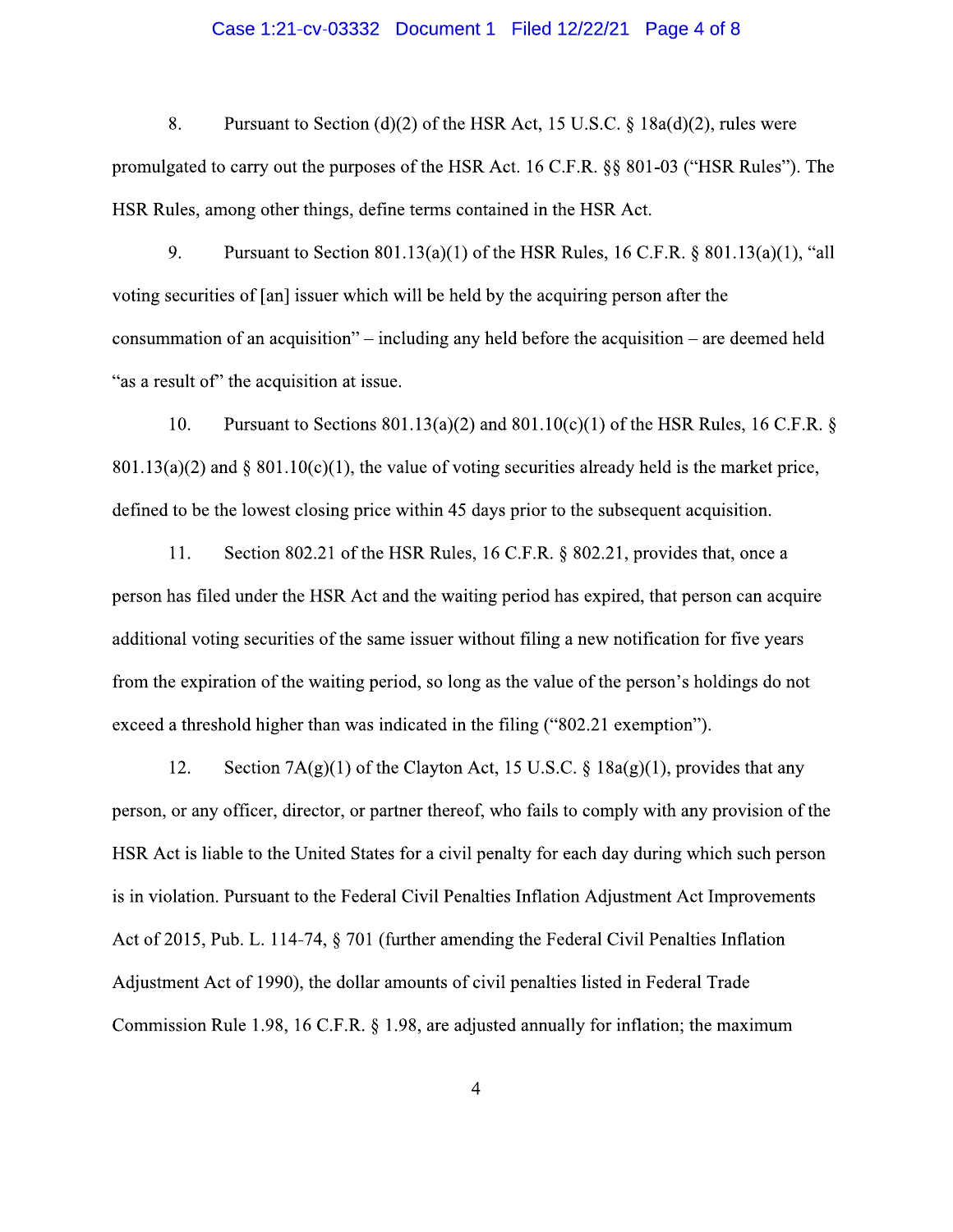## Case 1:21-cv-03332 Document 1 Filed 12/22/21 Page 5 of 8

amount of civil penalty in effect at the time of Werner's corrective filing was \$43,280 per day. 85 Fed. Reg. 2014 (January 14, 2020).

#### VI. DEFENDANT'S VIOLATION OF THE HSR ACT

13. On May 14, 2007, Werner exercised options to acquire 475,000 Werner Inc. voting securities, which resulted in his aggregated holdings of Werner Inc. voting securities exceeding the \$100 million threshold, as adjusted, which in May 2007, was \$119.6 million. Although required to do so, Werner did not file under the HSR Act or observe the HSR Act's waiting period prior to completing the May 14, 2007, transaction.

Werner continued to acquire Werner Inc. voting securities through open market 14. purchases, the exercise of options, and otherwise.

15. Werner acquired 320,100 voting securities on November 18, 2009, 8,500 voting securities on November 24, 2009, 59,406 voting securities on November 27, 2009, and 32,094 voting securities on November 30, 2009. All of these acquisitions were made on the open market. Open market acquisitions require an acquirer to affirmatively and actively decide to acquire voting securities; in particular for very large open market acquisitions, it is not excusable negligence to be unaware of HSR Act legal requirements.

16. On November 20, 2012, Werner exercised options to acquire 100,000 Werner Inc. voting securities, which resulted in his aggregated holdings of Werner Inc. voting securities again exceeding the \$100 million threshold, as adjusted, which in November 2012, was \$136.4 million. Although required to do so, Werner did not file under the HSR Act or observe the HSR Act's waiting period prior to completing the November 20, 2012 transaction. Thereafter, Werner continued to acquire Werner Inc. voting securities.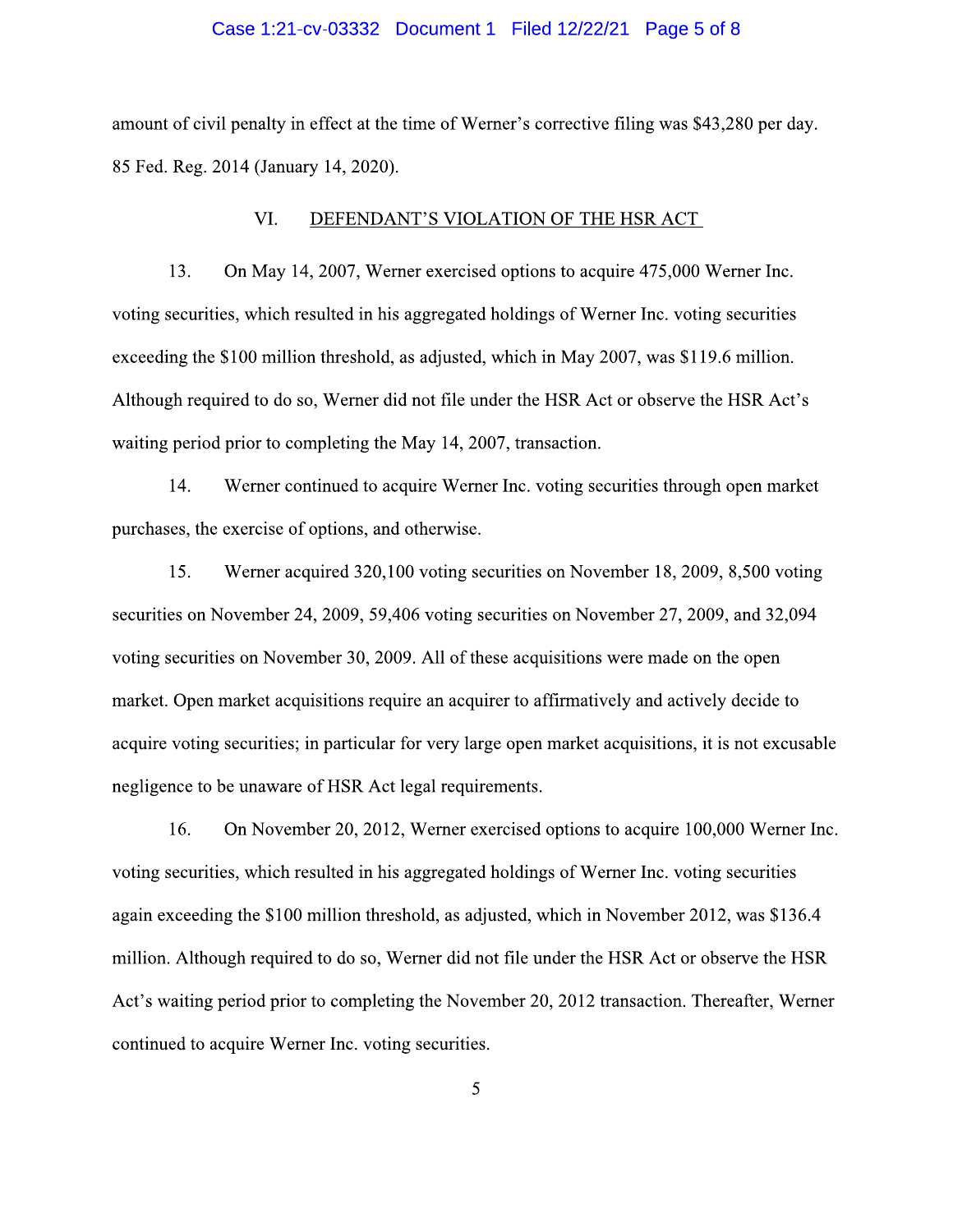## Case 1:21-cv-03332 Document 1 Filed 12/22/21 Page 6 of 8

17. On February 7, 2019, Werner received 3,738 Werner Inc. voting securities with the vesting of a tranche of restricted stock, which resulted in his aggregated holdings of Werner Inc. voting securities again exceeding the \$100 million threshold, as adjusted, which in February 2019, was \$168.8 million. Although required to do so, Werner did not file under the HSR Act or observe the HSR Act's waiting period prior to completing the February 7, 2019 transaction.

On January 17, 2020, Werner's counsel contacted the Premerger Notification 18. Office ("PNO") of the Federal Trade Commission to inform PNO staff that counsel was analyzing a situation that counsel anticipated would likely entail multiple post-consummation filings. As of that date, Werner, through his counsel, was aware that he had violated the HSR Act.

19. Thereafter, Werner made additional acquisitions of Werner Inc. voting securities on February 7 and 11, 2020, through the vesting of restricted stock awards. Werner did not file an HSR notification prior to either of these acquisitions.

20. On March 4, 2020, Werner made corrective filings under the HSR Act for the acquisitions he made on May 14, 2007, November 20, 2012, and February 7, 2019. Each of these transactions resulted in Werner's aggregated holdings of Werner Inc. voting securities exceeding the \$100 million threshold, as adjusted. Had Werner filed under the HSR Act for these three acquisitions on a timely basis, all his other acquisitions of Werner Inc. voting securities during the relevant period would have been exempt pursuant to the 802.21 exemption.

21. Werner was in continuous violation of the HSR Act from May 14, 2007, when he acquired the Werner Inc. voting securities valued in excess of the HSR Act's \$100 million filing

6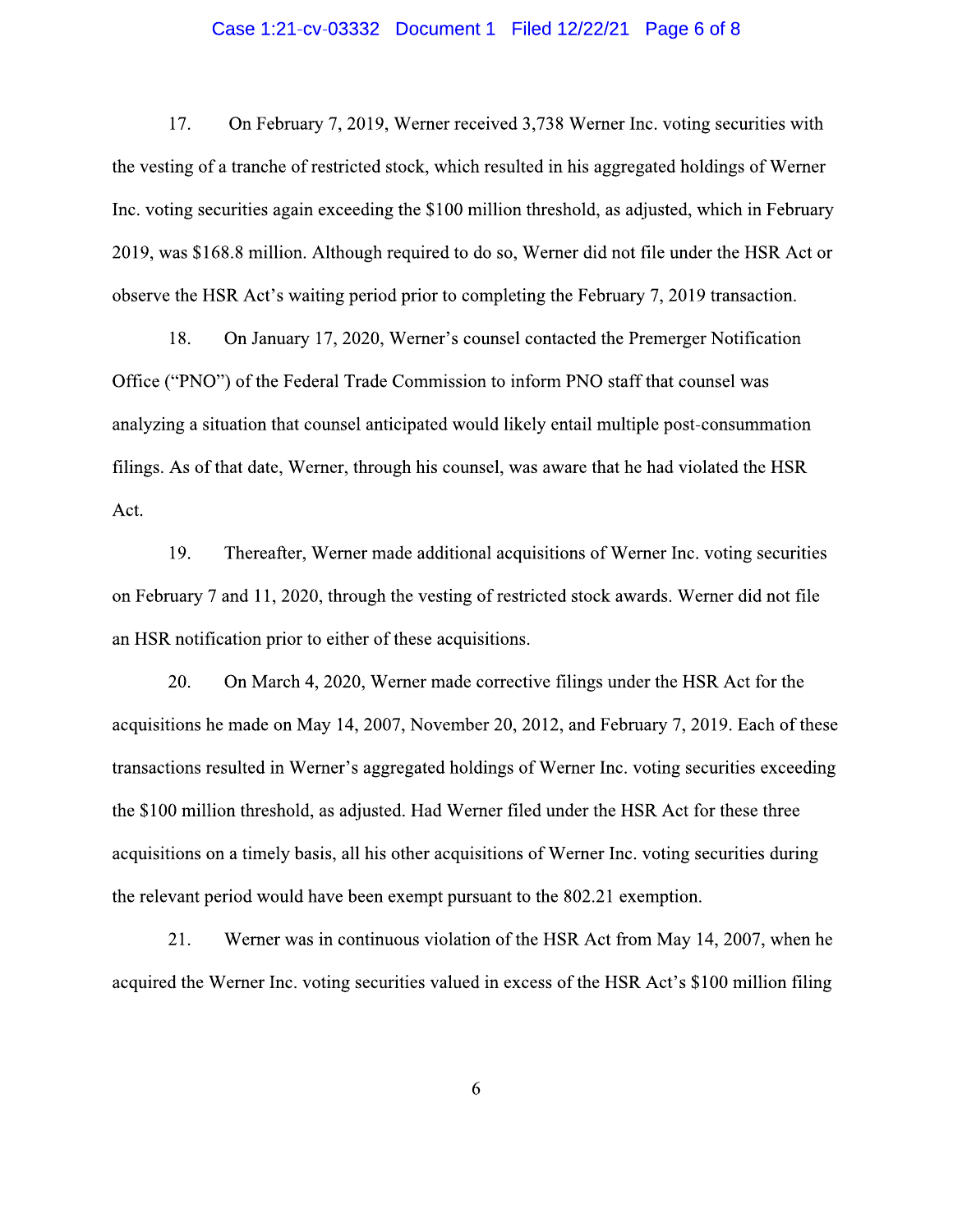### Case 1:21-cv-03332 Document 1 Filed 12/22/21 Page 7 of 8

threshold, as adjusted, through April 3, 2020, when the waiting period expired on his corrective filings.

#### VIII. **REQUESTED RELIEF**

WHEREFORE, the United States requests:

that the Court adjudge and decree that Defendant's acquisitions of Werner Inc. a. voting securities from May 14, 2007, through February 11, 2020, were violations of the HSR Act, 15 U.S.C. § 18a; and that Defendant was in violation of the HSR Act each day from May 14, 2007, through April 3, 2020;

that the Court order Defendant to pay to the United States an appropriate civil  $\mathbf{b}$ . penalty as provided by the Section  $7A(g)(1)$  of the Clayton Act, 15 U.S.C. § 18a(g)(1), the Debt Collection Improvement Act of 1996, Pub. L. 104 134 § 31001(s) (amending the Federal Civil Penalties Inflation Adjustment Act of 1990, 28 U.S.C. § 2461), and the Federal Civil Penalties Inflation Adjustment Act Improvements Act of 2015, Pub. L. 114-74, § 701 (further amending the Federal Civil Penalties Inflation Adjustment Act of 1990), and Federal Trade Commission Rule 1.98, 16 C.F.R. § 1.98, 85 Fed. Reg. 2014 (January 14, 2020);

 $\mathbf{c}$ . that the Court order such other and further relief as the Court may deem just and proper; and

d. that the Court award the United States its costs of this suit.

 $\overline{7}$